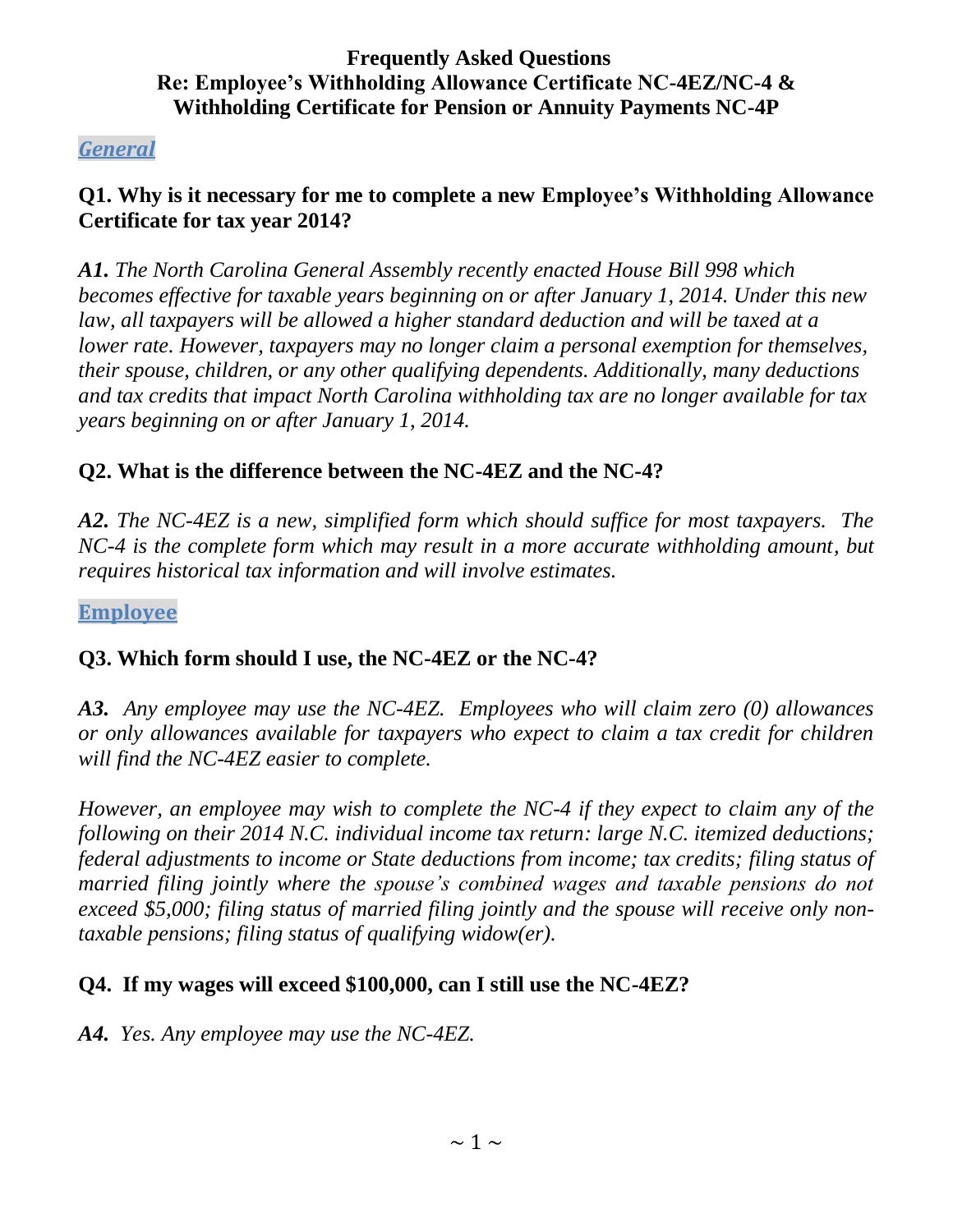## **Q5. Can I submit the federal W-4, instead of completing North Carolina's Employee's Withholding Allowance Certificate?**

*A5. No, federal and State laws are different. The federal W-4 cannot be used as a substitute for either the NC-4EZ or NC-4.*

## **Q6. Can I claim the same number of allowances that I claimed on my last NC-4?**

*A6. The method of determining the number of allowances to which you are entitled for tax year 2014 is different than in years past. Unless you claimed zero (0) allowances on your most recent NC-4, you may not be entitled to as many allowances as you would have been entitled to in the past.*

## **Q7. What will happen if I do not complete and return a new NC-4EZ or NC-4 to my employer?**

*A7. Your employer will be required to withhold from your wages as a single person with zero allowances.* 

### **Q8. Are North Carolina itemized deductions the same amount that you claim on federal Schedule A, itemized deductions?**

*A8. No. For tax years beginning on or after January 1, 2014, North Carolina itemized deductions only include the following items:*

- Qualified mortgage interest<sup>1</sup>
- *Real estate property taxes<sup>1</sup>*
- *Charitable contributions ²*

*IThe sum of your mortgage interest and real estate property taxes may not exceed \$20,000. Even if filing as married filing separately, the \$20,000 limitation applies to the combined total qualified mortgage interest and real estate property taxes claimed by both spouses, rather than to each spouse separately.*

*² You may claim the same amount of charitable contributions on your North Carolina tax return as you are allowed to deduct on your 2014 federal return.*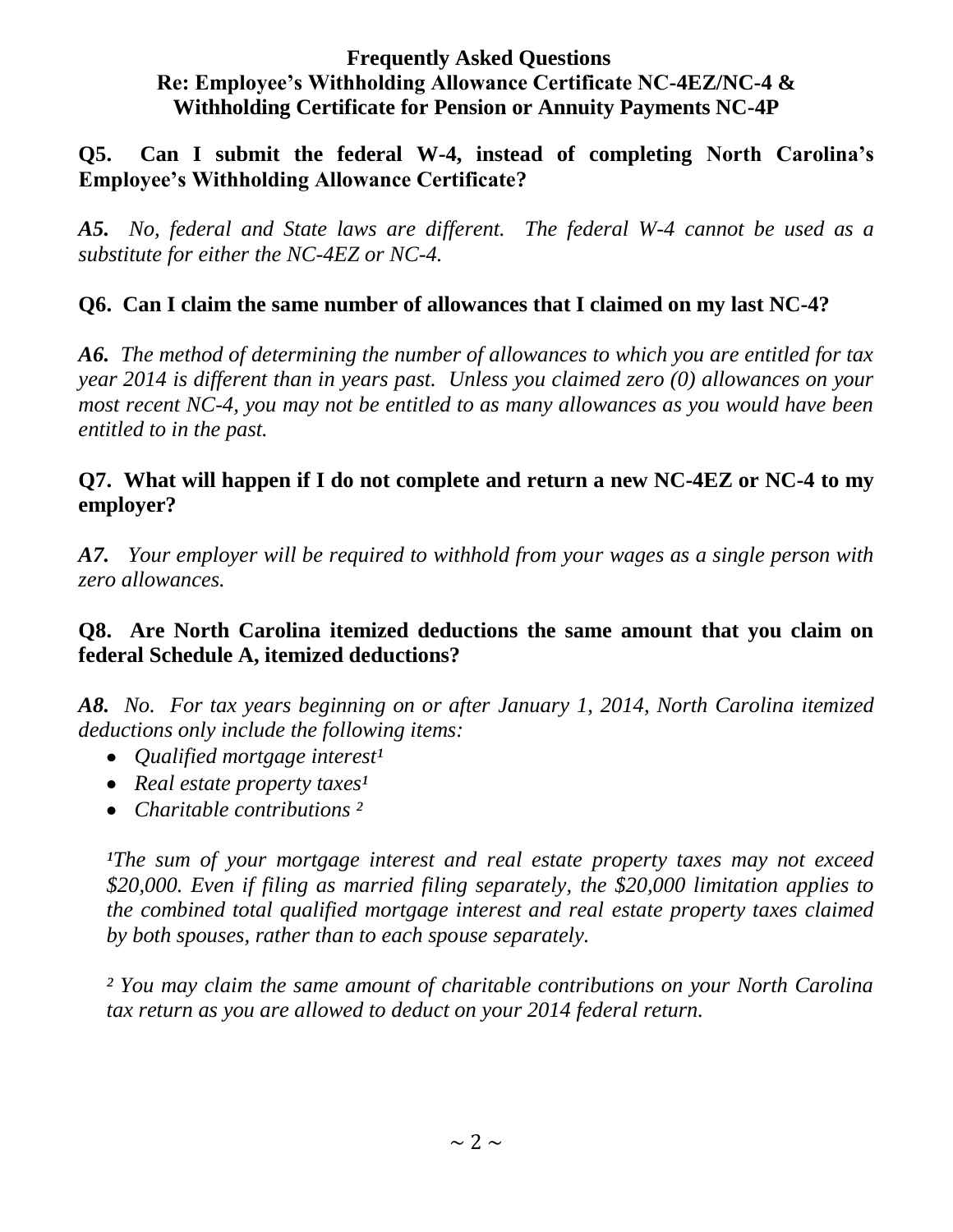**Q9. North Carolina does not tax my social security income, retirement income deductible under** *Bailey,* **or railroad retirement benefits received under the Railroad Retirement Act. Why is there no deduction for these amounts on the Allowance Worksheet, Part II, Line 4?**

*A9. The purpose of the Employee's Withholding Allowance Certificate is to determine the amount of tax to be withheld from your taxable wages. Exempt income, such as those listed, is received separately from your taxable wages and should not be considered for the purposes of the Allowance Worksheet, Part II, Line 4.*

**Q10. My deductions for social security income, retirement income deductible under**  *Bailey,* **or railroad retirement benefits received under the Railroad Retirement Act are not considered on the Allowance Worksheet, Part II, Line 4. Why are they considered on the Allowance Worksheet, Part II, Line 13 in the case of certain taxpayers who intend to file their 2014 N.C. individual income tax return as married filing jointly?** 

*A10. The withholding tax tables were created under the premise that both spouses, who intend to file as married filing jointly, would earn taxable wages. An employee who is completing the Allowance Worksheet as married filing jointly should determine the total combined allowances for both spouses. If one spouse does not earn taxable wages, Line 13 makes additional allowances available to the spouse who is earning taxable wages.* 

## **Q11. Neither the educator expense nor the tuition and fees deduction are listed as available deductions on Schedule 2 of the Allowance Worksheet. Why would I not consider these deductions?**

*A11. The adjustment to income for (1) educator expenses and (2) tuition and fees both expire for tax years beginning on or after January 1, 2014. Therefore, you may not deduct either of these items for purposes of determining your 2014 N.C. withholding allowances.*

### **Q12. I have two jobs. Do I need to complete a new NC-4EZ or NC-4 for my second employer?**

*A12. Yes. You must complete a new NC-4EZ or NC-4 for each employer*. *Refer to the Multiple Jobs Table of the Form NC-4 instructions for more information.*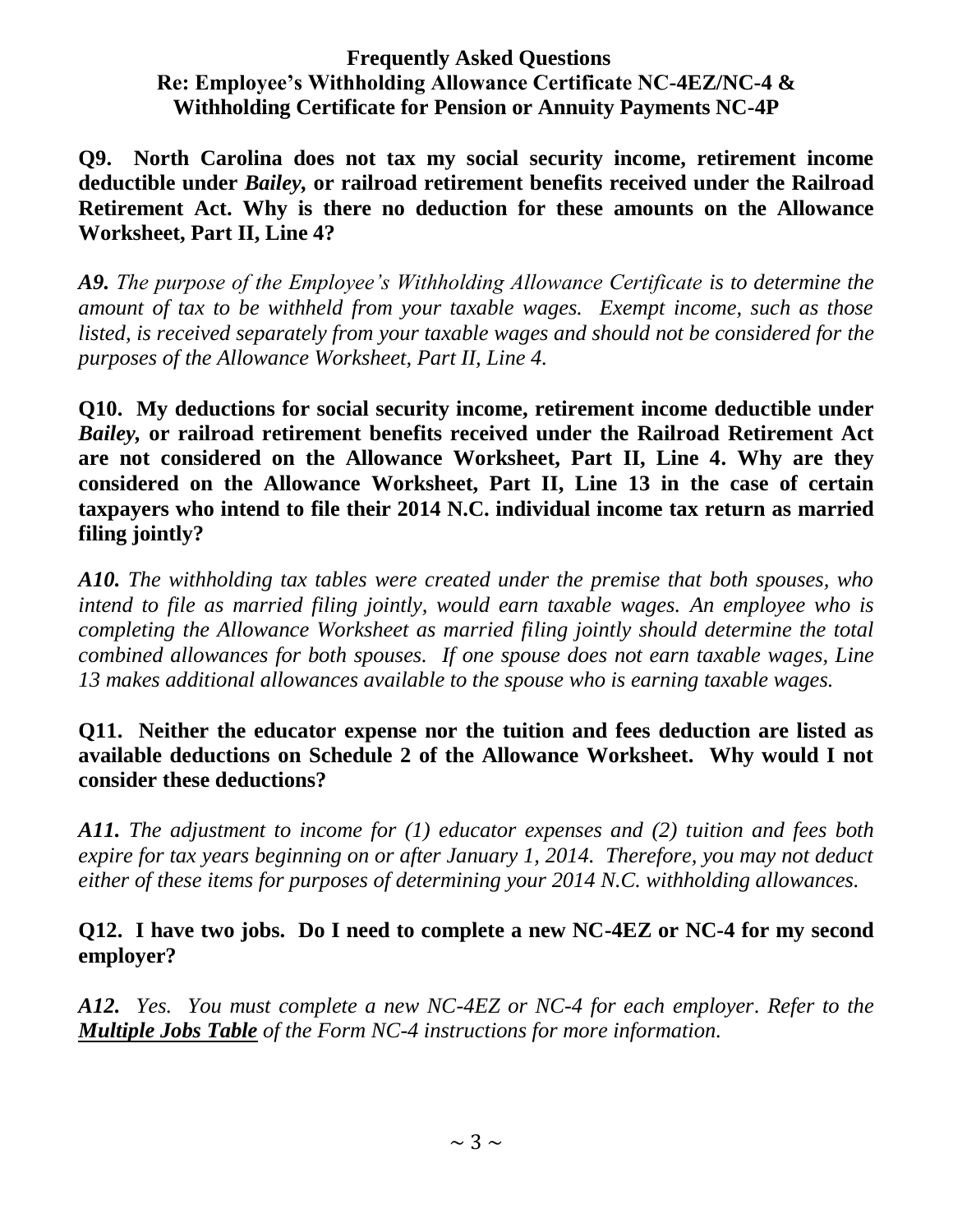#### **Q13. If I meet the conditions to claim exempt from North Carolina withholding, why do I have to complete a new NC-4EZ or NC-4 each year?**

*A13. North Carolina law requires income tax to be withheld from all wages; however, the law does allow an exemption from withholding if certain conditions are met. Because your circumstances may change from year to year, an exempt status is good for only one year at a time.*

**Employer/Pension Payer**

#### **Q14. May we assist employees with completing the Employee's Withholding Allowance Certificate, for tax year 2014?**

*A14. Yes. However, the employee is ultimately responsible for furnishing a signed certificate. The number of allowances reported on the certificate shall not exceed the amount of allowances to which the employee is entitled.*

### **Q15. Are pre-taxed health insurance premiums a deduction for the purpose of completing the NC-4 Allowance worksheet?**

*A15. No. Pre-tax items are not included in taxable income and similarly should not be included when completing the NC-4 Allowance worksheet.*

## **Q16. When do we send a NC-4EZ or NC-4 to the Department?**

*A16. If an employee claims more than 10 allowances, you should forward this document to the Department and keep a copy for your records.*

#### **Q17. Does the employer have to provide both the NC-4 & the NC-4EZ to their employees?**

*A17. No. Every employee shall furnish his or her employer with a signed Employees' Withholding Allowance Certificate. Both the NC-4 and NC-4EZ are Employee Withholding Allowance Certificates. Only one needs to be submitted.*